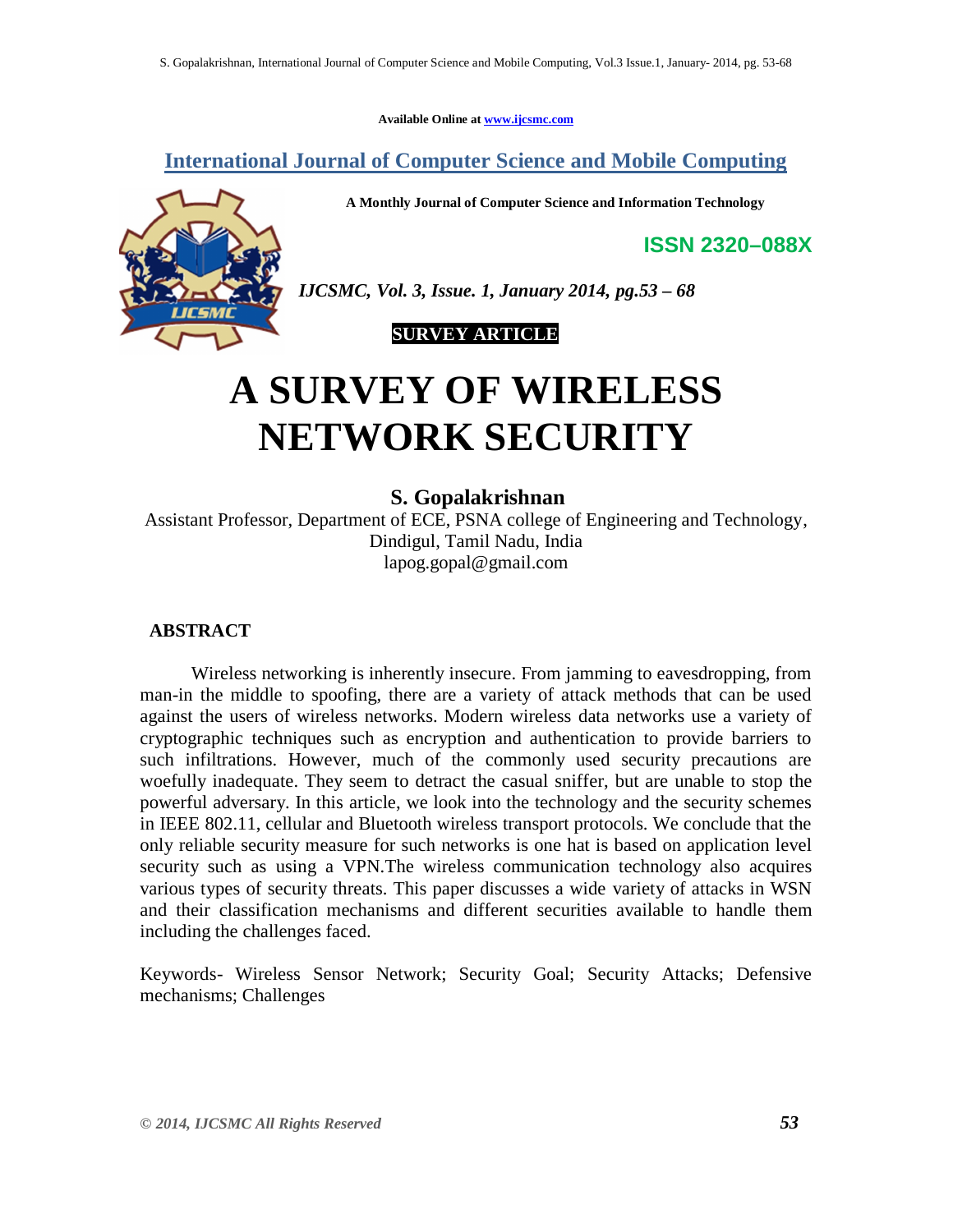## **INTRODUCTION**

Wireless technologies, in the simplest sense, enable one or more devices to communicate without physical connections without requiring network or peripheral cabling. Wireless technologies use radio frequency transmissions as the means for transmitting data, whereas wired technologies use cables. Wireless technologies range from complex systems, such as Wireless Local Area Networks (WLAN) and cell phones to simple devices such as wireless headphones, microphones, and other devices that do not process or store information. They also include infrared (IR) devices such as remote controls, some cordless computer keyboards and mice, and wireless hi-fi stereo headsets, all of which require a direct line of sight between the transmitter and the receiver to close the link.

## **WIRELESS NETWORKS**

Wireless networks serve as the transport mechanism between devices and among devices and the traditional wired networks (enterprise networks and the Internet). Wireless networks are many and diverse but are frequently categorized into three groups based on their coverage range: Wireless Wide Area Networks (WWAN), WLANs, and Wireless Personal Area Networks (WPAN). WWAN includes wide coverage area technologies such as 2G cellular, Cellular Digital Packet Data (CDPD) and Global System for Mobile Communications (GSM), and Mobitex. WLAN, representing wireless local area networks, includes 802.11, HiperLAN, and several others. WPAN represents wireless personal area network technologies such as Bluetooth and IR. All of these technologies are "tether less"—they receive and transmit information using electromagnetic (EM) waves. Wireless technologies use wavelengths ranging from the radio frequency (RF) band up to and above the IR band. The frequencies in the RF band cover a significant portion of the EM radiation spectrum, extending from 9 kilohertz (kHz), the lowest allocated wireless communications frequency, to thousands of gigahertz (GHz). As the frequency is increased beyond the RF spectrum, EM energy moves into the IR and then the visible spectrum. Wireless networks allow devices to be moved about with varying degrees of freedom and still maintain communication with each other. They also offer greater flexibility than cabled networks and significantly reduce the time and resources needed to set up new networks and allow for ad hoc networks to be easily created, modified or torn down. There are many forms of wireless networks. One way of categorizing wireless networks is to consider the relative range and complexity of each type of network. For example:

**WIRELESS PERSONAL AREA NETWORK (WPAN) –** a small-scale wireless network that requires little or no infrastructure and operates within a short range. A WPAN is typically used by a few devices in a single room instead of connecting the devices with cables. Examples include print services or enabling a wireless keyboard or mouse to communicate with a computer.

**WIRELESS LOCAL AREA NETWORKS (WLANS)** are groups of wireless networking nodes within a limited geographic area, such as an office building or campus, that are capable of radio communications. WLANs are usually implemented as extensions to existing wired local area networks to provide enhanced user mobility.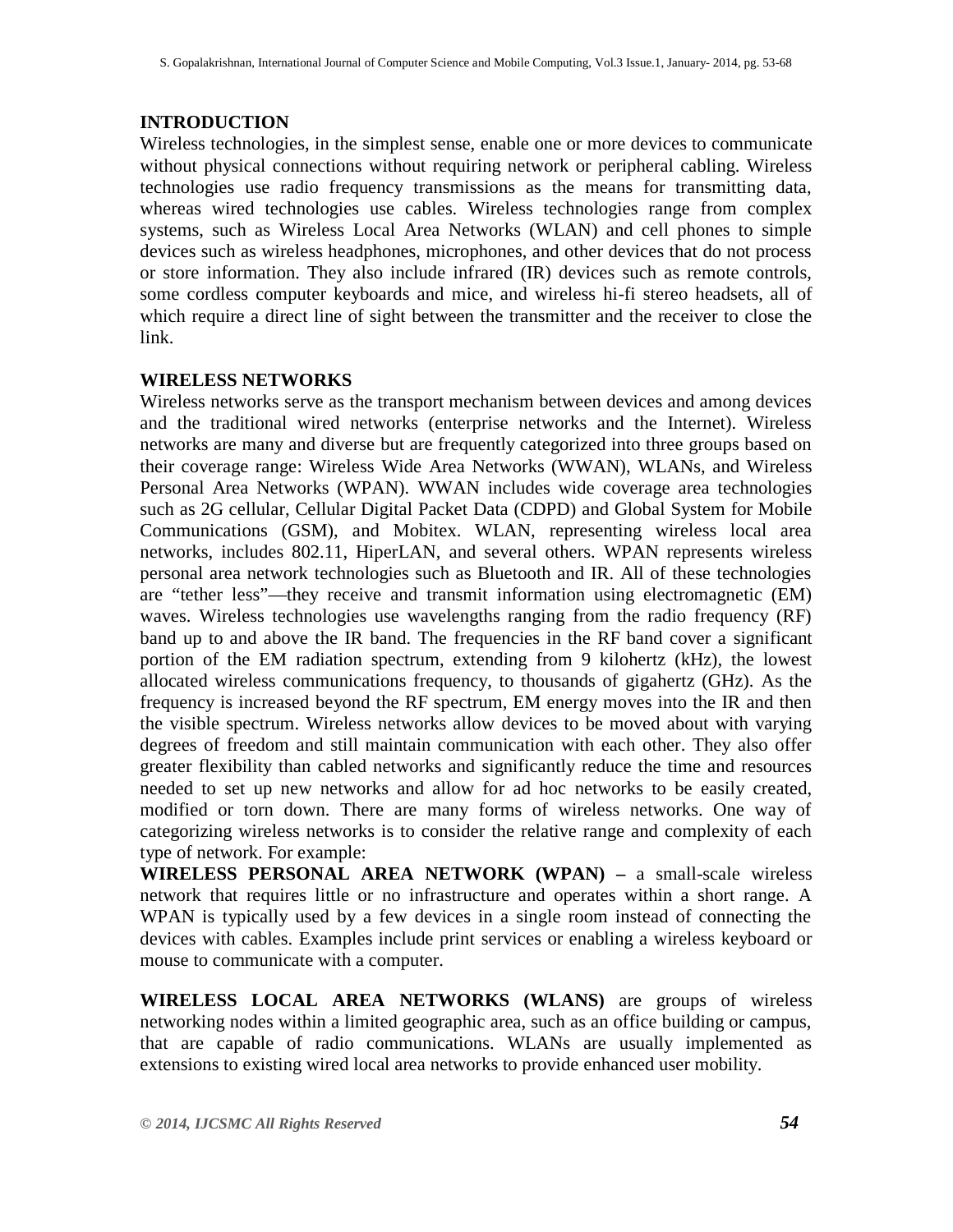**WIRELESS METROPOLITAN AREA NETWORKS (WMANS)** can provide connectivity to users located in multiple facilities generally within a few miles of each other. Many WMAN implementations provide wireless broadband access to customers in metropolitan areas.

**WIRELESS WIDE AREA NETWORKS (WWANS)** connect individuals and devices over large geographic areas. WWANs are typically used for mobile voice and data communications, as well as satellite communications.

## **WIRELESS LAN:**

 WLANs allow greater flexibility and portability than do traditional wired local area networks (LAN).Unlike a traditional LAN, which requires a wire to connect a user's computer to the network, a WLAN connects computers and other components to the network using an access point device. An access point communicates with devices equipped with wireless network adaptors; it connects to a wired Ethernet LAN via an RJ-45 port. Access point devices typically have coverage areas of up to 300 feet(approximately 100 meters). This coverage area is called a cell or range. Users move freely within the cell with their laptop or other network device. Access point cells can be linked together to allow users to even "roam" within a building or between buildings.

## **AD HOC NETWORKS:**

Ad hoc networks such as Bluetooth are networks designed to dynamically connect remote devices such as cell phones, laptops, and PDAs. These networks are termed "ad hoc" because of their shifting network topologies. Whereas WLANs use a fixed network infrastructure, ad hoc networks maintain random network configurations, relying on a master-slave system connected by wireless links to enable devices to communicate. In a Bluetooth network, the master of the piconet controls the changing network topologies of these networks. It also controls the flow of data between devices that are capable of supporting direct links to each other. As devices move about in an unpredictable fashion, these networks must be reconfigured on the fly to handle the dynamic topology. The routing that protocol Bluetooth employs allows the master to establish and maintain these shifting networks.

# **LAYERED SECURITY FOR WIRELESS NETWORKS:**

A layered approach to wireless security can provide a high degree of protection and leverage existing network security investments. The layered approach consists of the following four levels: [1]

- Wireless deployment and policy
- Wireless access control
- Perimeter security
- Application security

When implemented, as discussed below, the layered approach can make a WLAN more secure than a typical wired network by centralizing points of access, implementing manageable device-level security and governing internal access with firewall-level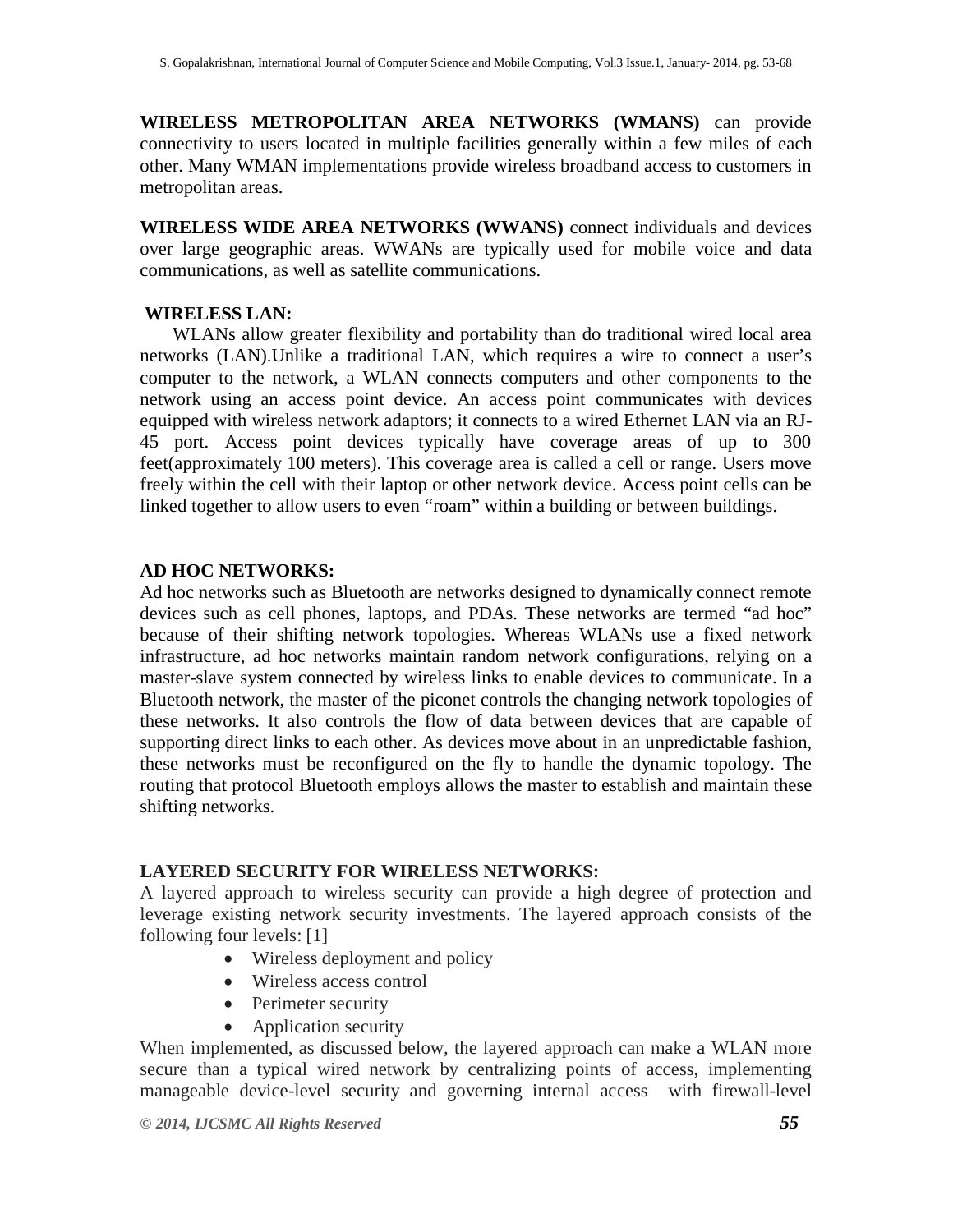policies. Security professionals speak in terms of work factor, which is an important concept when implementing layered security. A network with a high work factor is difficult to break into, while a network with a low work factor can be compromised more easily. If hackers determine that the network has a high work factor, which is inherent in the layered approach, they will soon move on to those that are less secure.

# **LEVEL1-WIRELESS DEPLOYMENT AND POLICY**

Best practices for wireless deployment and policy are:

Deploy the minimum number of WAPs needed for adequate Coverage. Set WAP broadcast power to the lowest practical level.

Verify broadcast coverage in and around facility.

Maintain policies for:

- Installation of WAPs
- NIC operational mode
- WLAN user-group access, including employees, visitors
- Contractors

The physical deployment of wireless networking devices is the foundation on which a secure environment is created. The basic rule of thumb maintains that one does not over design the wireless network. The goal is to avoid broadcasting where it is not necessary. When designing the network, consider who is accessing the WLAN, where they are located and what the minimum coverage requirements are. Using common sense is also helpful. For example, four WAPs should not be installed in a space where one would suffice or in areas that do not need access to the network, such as the building entrance waiting room. More is not necessarily better. Wireless NICs can be set to one of two operational modes—infrastructure mode, which allows the NIC to communicate only with a WAP, and ad hoc mode, which allows the NIC to communicate with any wireless device, such as other NICs. A policy should exist requiring NICs to operate in infrastructure mode only. Devices in *ad hoc* mode can be readily exploited by hackers.

# **LEVEL 2—WIRELESS ACCESS CONTROL**

Best practices for wireless access control include:

- Configure the WEP for the highest level of encryption.
- Change the SSID regularly, where practical.
- Do not broadcast the SSID.
- Verify the media access control (MAC) address upon device connection.
- Maintain and enforce access policies for unauthorized/unrecognized devices.

In practice, access control has two components: device access control and user authentication (personnel access control). Level two is concerned with device access, while user authentication is addressed in level three, perimeter security. It is crucial that the security measures, such as WEP and SSID that are built into wireless network devices are properly configured and managed. The WAP must be configured not to Broadcast the SSID, and the SSID should be changed regularly, if practical. Also, the WEP should be set to the highest level of encryption (typically 128- or 256-bit encryption), and the pass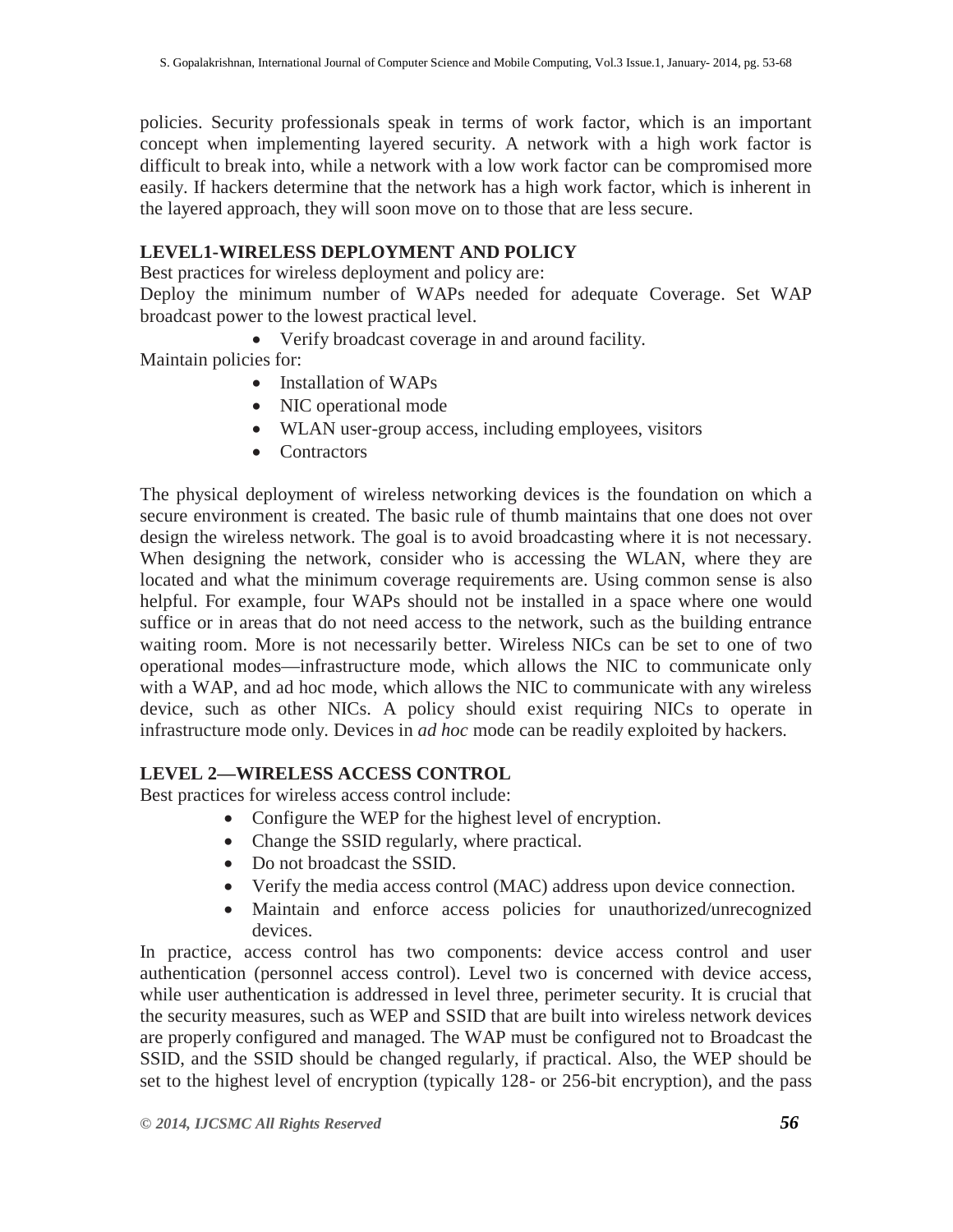phrase should be changed regularly, which may or may not be practical depending on the size of the network.

# **LEVEL 3-PERIMETER SECURITY**

Best practices for perimeter security include:

- Install an intrusion prevention system (IPS) and wireless firewall on WLAN.
- Encrypt WLAN traffic using a virtual private network (VPN).
- Direct all traffic through the VPN server and configure clients appropriately.
- Maintain and enforce VPN routing and access policies.
- Maintain and enforce access policies for user authentication (i.e, username/password).

VPN technology provides a method for securing traffic that moves across entrusted network segments, such as the Internet or the WLAN. A VPN is essentially an extension of a private network that encompasses encapsulated, encrypted and authenticated connections. VPN encryption algorithms are Complex and extremely difficult to compromise. VPN connections should be required for all WLAN traffic. Implementing VPN for a wireless network entails deploying a VPN server on the network and configuring all WLAN clients to communicate through a VPN tunnel terminated on this server.

## **LEVEL-4-APPLICATION SECURITY**

Best practices for application security include:

- Implement an application-level user authentication system.
- Maintain and enforce permissions and password policies.
- Install vendor patches as they become available.

Activating basic security measures at the application level on the network is a recommended best practice, irrespective of the wired/wireless nature of connectivity. Protecting network applications, such as Windows NT, People soft and other enterprise systems, with rigorous password policies and Permissions provide one final hurdle that hackers must overcome to gain access to the proprietary information. It is imperative to install application patches as they are released. Patches frequently address known security vulnerabilities. Most network breaches exploit such vulnerabilities and are the primary reason signature-based IPSs are an indispensable component of a comprehensive network security program.

# **IEEE 802.11 STANDARD OR WIRED EQUIVALENT PRIVACY (WEP)**

The 802.11 standard provides a number of options for authentication. Here we discuss the two that provide the most protection from unauthorized users.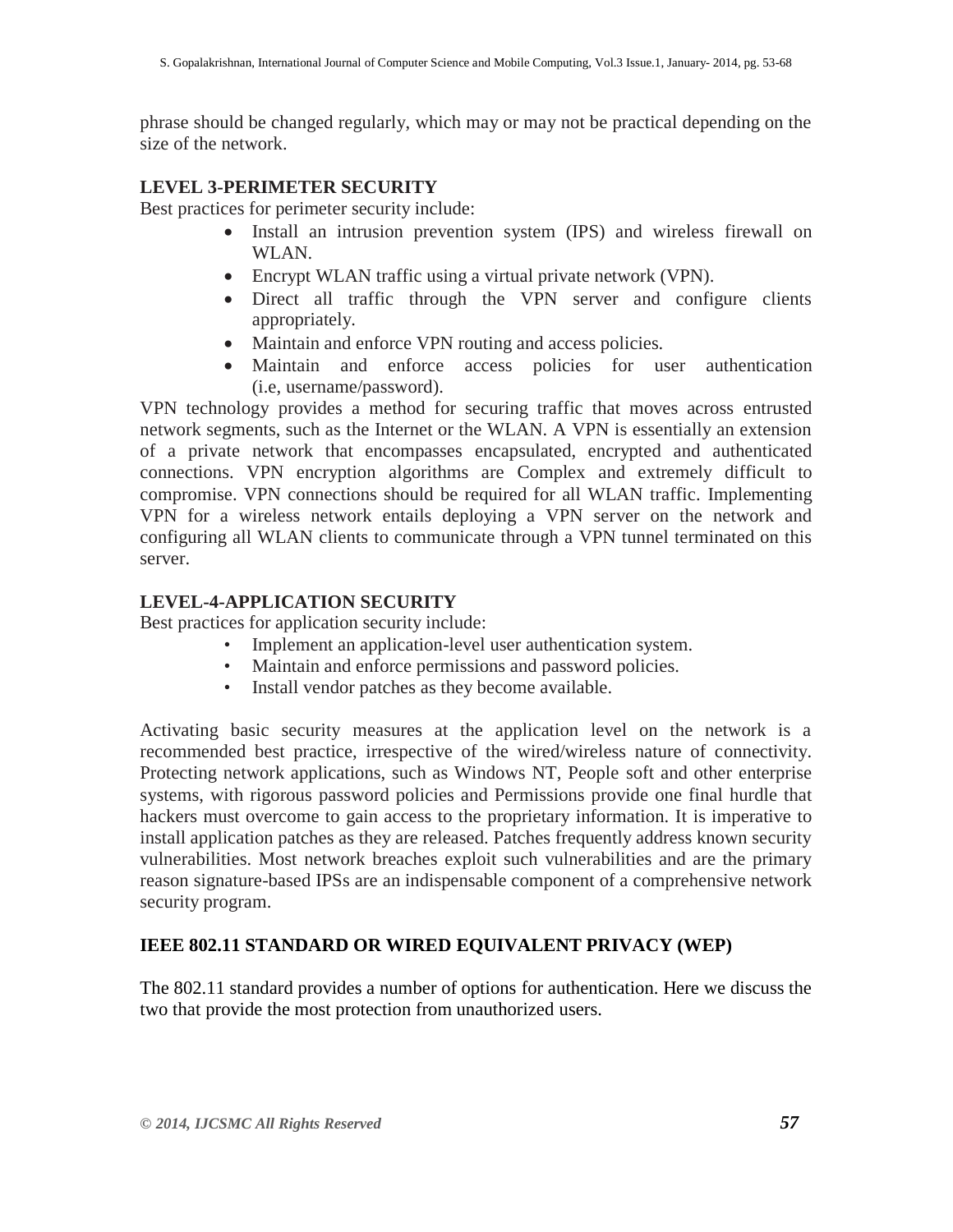# **CLOSED SYSTEM AUTHENTICATION (SERVICE SET IDENTIFIER (SSID))**

This is the most basic security authentication mechanism for 802.11 networks. The SSID can be used as a shared secret; however, as a security mechanism it is virtually worthless. In its most secure configuration the access point will not respond to probe requests. This gives the illusion of maintaining the SSID as a shared secret. In reality, the SSID is transmitted unencrypted. An attacker can use passive eavesdropping to discover the SSID, or if she is impatient, she can use an active attack. To actively attack a WLAN using SSID as a shared secret the attacker sends a forged disassociates message to the target and then eavesdrops as the target automatically begins to reassociate with an authentication transaction. There is some indication that some administrators have used this in an attempt to restrict unauthorized users but it is only effective against the most unskilled attacker.

# **MEDIA ACCESS CARD (MAC) ACCESS LIST**

Access Points can be programmed to allow access to the WLAN by MAC address. This security mechanism is designed to deny access to all clients except those explicitly authorized to use the WLAN. The effort required to implement and maintain access lists is large. This mechanism does not scale well and is only useful for small WLANs. Access Lists can easily be defeated by an attacker with minimal tools. It provides no protection from the insider, who is an authorized user of the network. An outsider who obtains a wireless network access card (WNIC) that is authorized entry into the WLAN is effectively an insider. An outsider can also sniff the traffic between the AP and the client collecting a valid MAC address. She can then craft packets with a forged MAC address for easy access to the WLAN. Although not a scalable security measure, this mechanism will stop an attacker without any specialized attack tools. It effectively raises the bar, albeit only a small amount, and therefore meets the Blazing Saddles Principle described earlier.

# **SHARED RC4 KEY AUTHENTICATION**

WEP's implementation of shared RC4 Authentication does not offer a high degree of security. Defeating WEP authentication has been published by both Borisov et. al. and Arbaugh et al. An attacker that intercepts a single authentication sequence can then authenticate into the WLAN at will using this key. Many WLANs employ a single key for all users. Regardless, WEP only allows for four total keys, making this vulnerability serious.

# **IEEE 802.11 STANDARDS OR WEP.**

WEP is a layer 2 encryption scheme based on the RC4 stream cipher. It relies on a secret key that is shared by the client and server. WEP uses a non cryptographic checksum of the plaintext to insure integrity. The plaintext and the checksum are encrypted using an initialization vector, the secret key and the RC4 algorithm. The initialization vector and the encrypted payload are then sent to the recipient. WEP 40 bit key size can be attacked by brute force. The 104 bit keys are not currently vulnerable to brute force attacks but regardless of key size WEP is vulnerable to both passive and active eavesdropping. WEP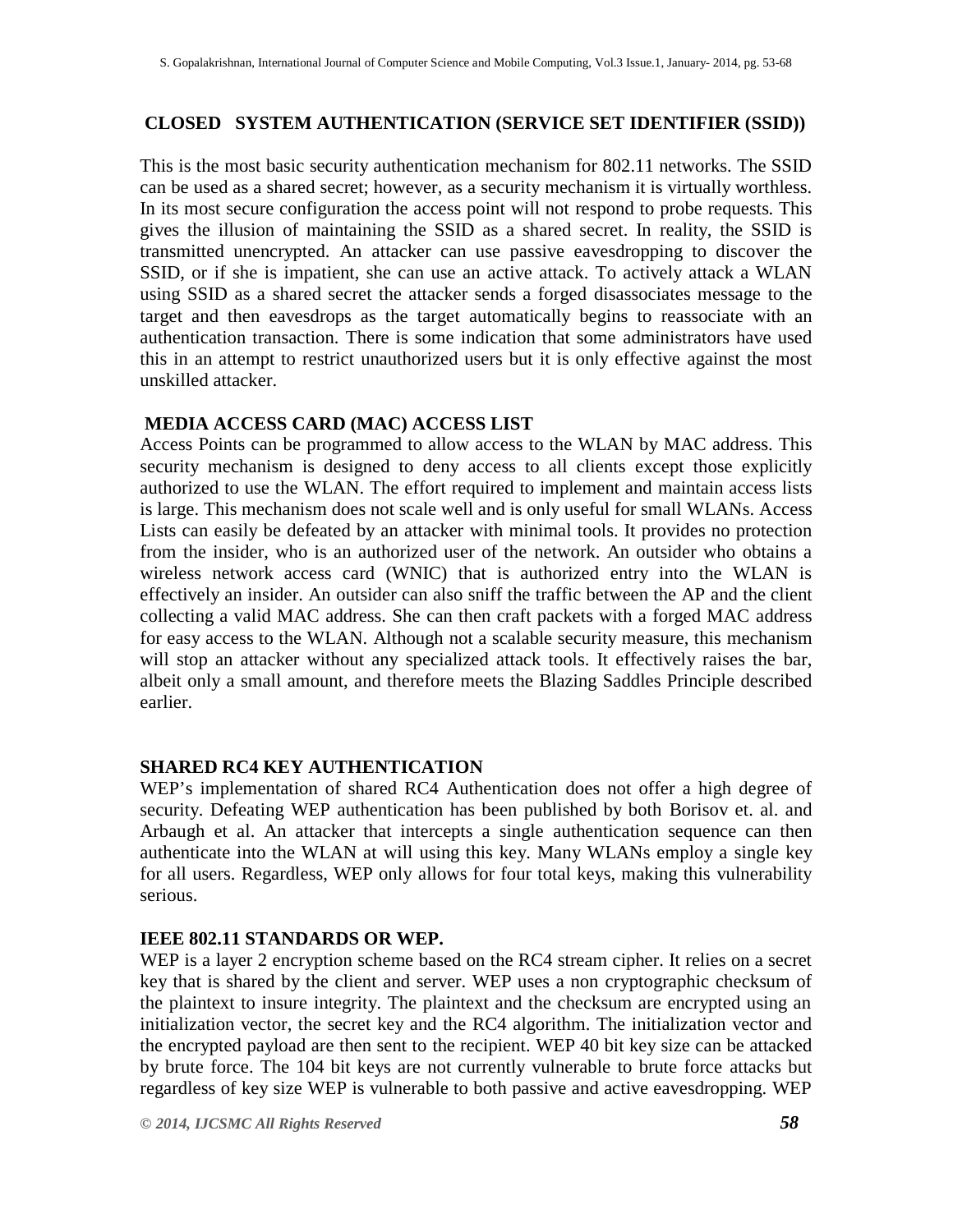encryption can be defeated passively when the key stream is reused. Because the WEP initialization Vector (IV) is only 24 bits, reuse can occur quite frequently even in a well implemented version of WEP.

#### **WIRELESS NETWORK COMPONENTS AND ARCHITECTURAL MODELS**

IEEE 802.11 has two fundamental architectural components, as follows:

**STATION (STA).** A STA is a wireless endpoint device, also called a client device. STAs enable end users to gain access and utilize resources provided by wireless networks. Examples include laptop computers, personal digital assistants, mobile phones and other consumer electronic devices with IEEE 802.11 capabilities.

**ACCESS POINT (AP).** An AP logically connects STAs with a distribution system (DS), which is typically an organization's wired network. APs can also logically connect wireless STA with each other without accessing a distribution system. Wireless APs provide users with a mobile capability by allowing users to freely move within an APs coverage area while maintaining connectivity between the user's client device and the AP. APs can also be linked together using wired infrastructure to allow users to "roam" between APs within a building or campus. The IEEE 802.11 standard also defines the following two WLAN design structures or configurations, as follows:

**AD HOC MODE.** The ad hoc mode does not use APs. Ad hoc mode is sometimes referred to as infrastructure less because only peer-to-peer STAs are involved in the communications. This mode of operation is possible when two or more STAs are able to communicate directly to one another. Examples are laptops, mobile phones, PDAs, printers and scanners being able to communicate with each other without an AP. One of the key advantages of ad hoc WLANs is that theoretically they can be formed any time and anywhere, allowing multiple users to create wireless connections cheaply, quickly, and easily with minimal hardware and user maintenance. However, an ad hoc WLAN cannot communicate with external networks. A further complication is that an ad hoc network can interfere with the operation of an AP-based infrastructure mode network that exists within the same wireless space.



Figure-1:IEEE 802.11 Ad Hoc Mode Architecture

**INFRASTRUCTURE MODE.** In infrastructure mode,[2] an AP logically connects STAs to each other or to a distribution system (DS), which is typically an organization's wired network. The DS is the means by which STAs can communicate with the organization's wired LANs and external networks such as the Internet. Infrastructure mode is the most commonly used mode for WLANs. [2]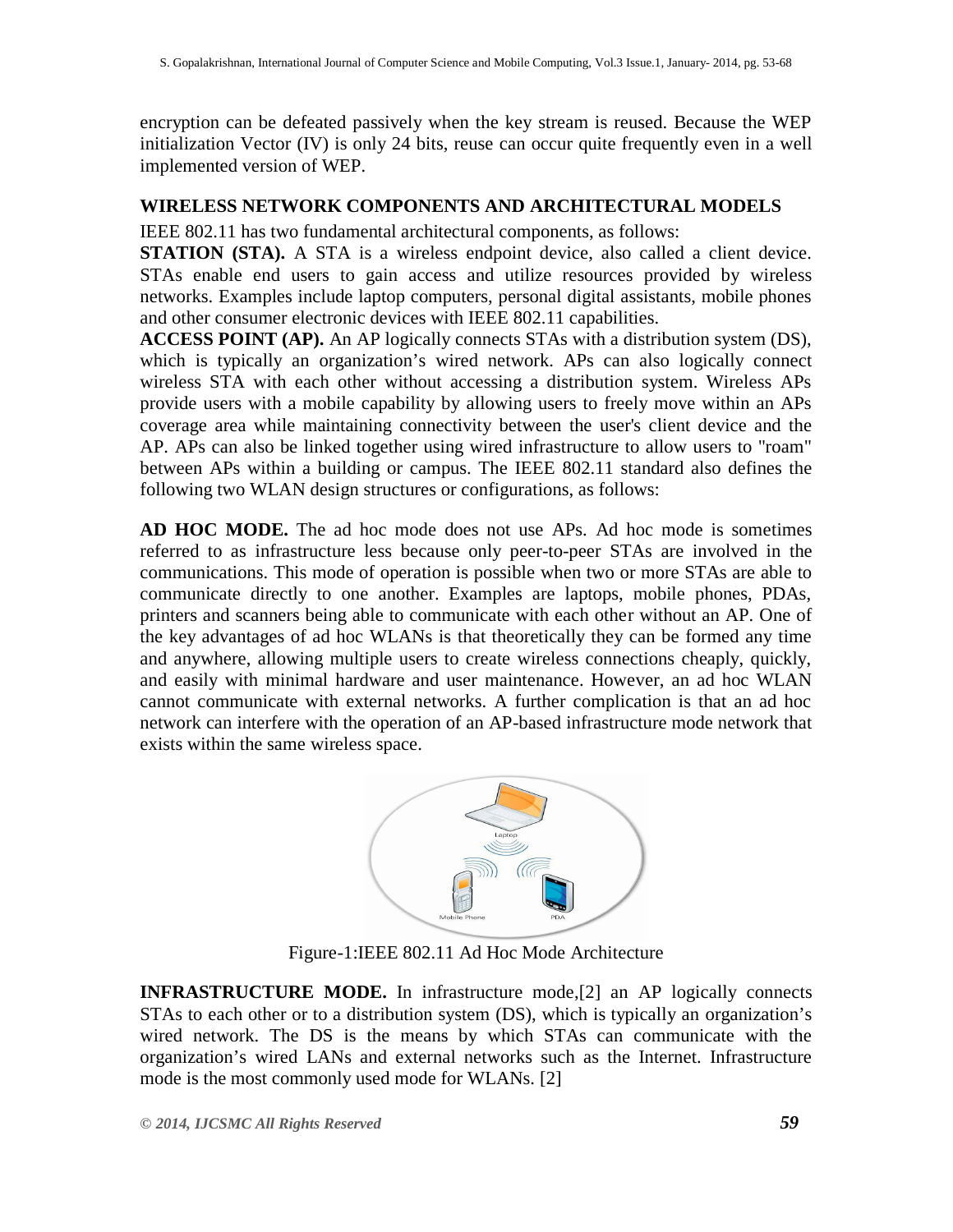

Figure-2:IEEE 802.11 Infrastructure Mode.

#### **802.11 ARCHITECTURE**

 The IEEE 802.11 standard permits devices to establish either peer-to-peer (P2P) networks or networks based on fixed access points (AP) with which mobile nodes can communicate. Hence, the standard defines two basic network topologies: the infrastructure network and the ad hoc network. The infrastructure network is meant to extend the range of the wired LAN to wireless cells. A laptop or other mobile device may move from cell to cell (from AP to AP) while maintaining access to the resources of the LAN. A cell is the area covered by an AP and is called a "basic service set" (BSS). The collection of all cells of an infrastructure network is called an extended service set (ESS). This first topology is useful for providing wireless coverage of building or campus areas. By deploying multiple APs with overlapping coverage areas, organizations can achieve broad network coverage. WLAN technology can be used to replace wired LANs totally and to extend LAN infrastructure. A WLAN environment has wireless client stations that use radio modems to communicate to an AP. The client stations are generally equipped with a wireless network interface card (NIC) that consists of the radio transceiver and the logic to interact with the client machine and software. An AP comprises essentially a radio transceiver on one side and a bridge to the wired backbone on the other. The AP, a stationary device that is part of the wired infrastructure, is analogous to a cell-site (base station) in cellular communications. All communications between the client stations and between clients and the wired network go through the AP. The basic topology of a WLAN is depicted in Figure



Figure-3: Fundamental 802.11 Wireless LAN Topology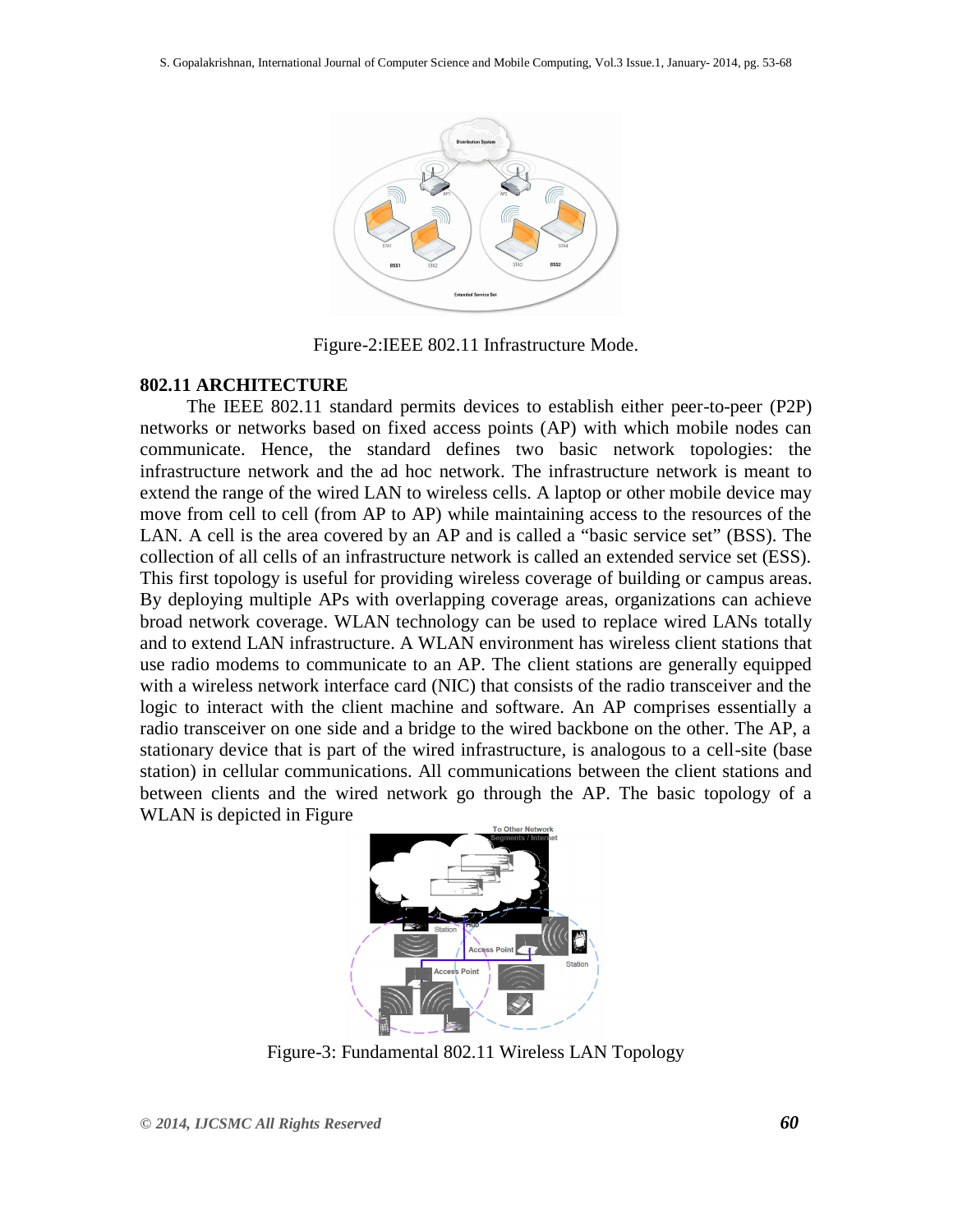Although most WLANs operate in the "infrastructure" mode and architecture described above, another topology is also possible. This second topology, the ad hoc network, is meant to easily interconnect mobile devices that are in the same area (e.g., in the same room). In this architecture, client stations are grouped into a single geographic area and can be Internet-worked without access to the wired LAN (infrastructure network). The interconnected devices in the ad hoc mode are referred to as an independent basic service set (IBSS). The ad hoc topology is depicted in Figure.



Figure-4:IEEE 802.11 Wireless LAN Ad Hoc Topology

The ad hoc configuration is similar to a peer-to-peer office network in which no node is required to function as a server. As an ad hoc WLAN, laptops, desktops and other 802.11 devices can share files without the use of an AP.

# **BENEFITS**

WLANs offer four primary benefits:

**USER MOBILITY**-Users can access files, network resources, and the Internet without having to physically connect to the network with wires. Users can be mobile yet retain high-speed, real-time access to the enterprise LAN.

**RAPID INSTALLATION**-The time required for installation is reduced because network connections can be made without moving or adding wires, or pulling them through walls or ceilings, or making modifications to the infrastructure cable plant. For example, WLANs are often cited as making LAN installations possible in buildings that are subject to historic preservation rules.

**FLEXIBILITY**-Enterprises can also enjoy the flexibility of installing and taking down WLANs in locations as necessary. Users can quickly install a small WLAN for temporary needs such as a conference, trade show, or standards meeting.

**SCALABILITY**-WLAN network topologies can easily be configured to meet specific application and installation needs and to scale from small peer-to-peer networks to very large enterprise networks that enable roaming over a broad area.

Because of these fundamental benefits, the WLAN market has been increasing steadily over the past several years, and WLANs are still gaining in popularity. WLANs are now becoming a viable alternative to traditional wired solutions. For example, hospitals, universities, airports, hotels, and retail shops are already using wireless technologies to conduct their daily business operations.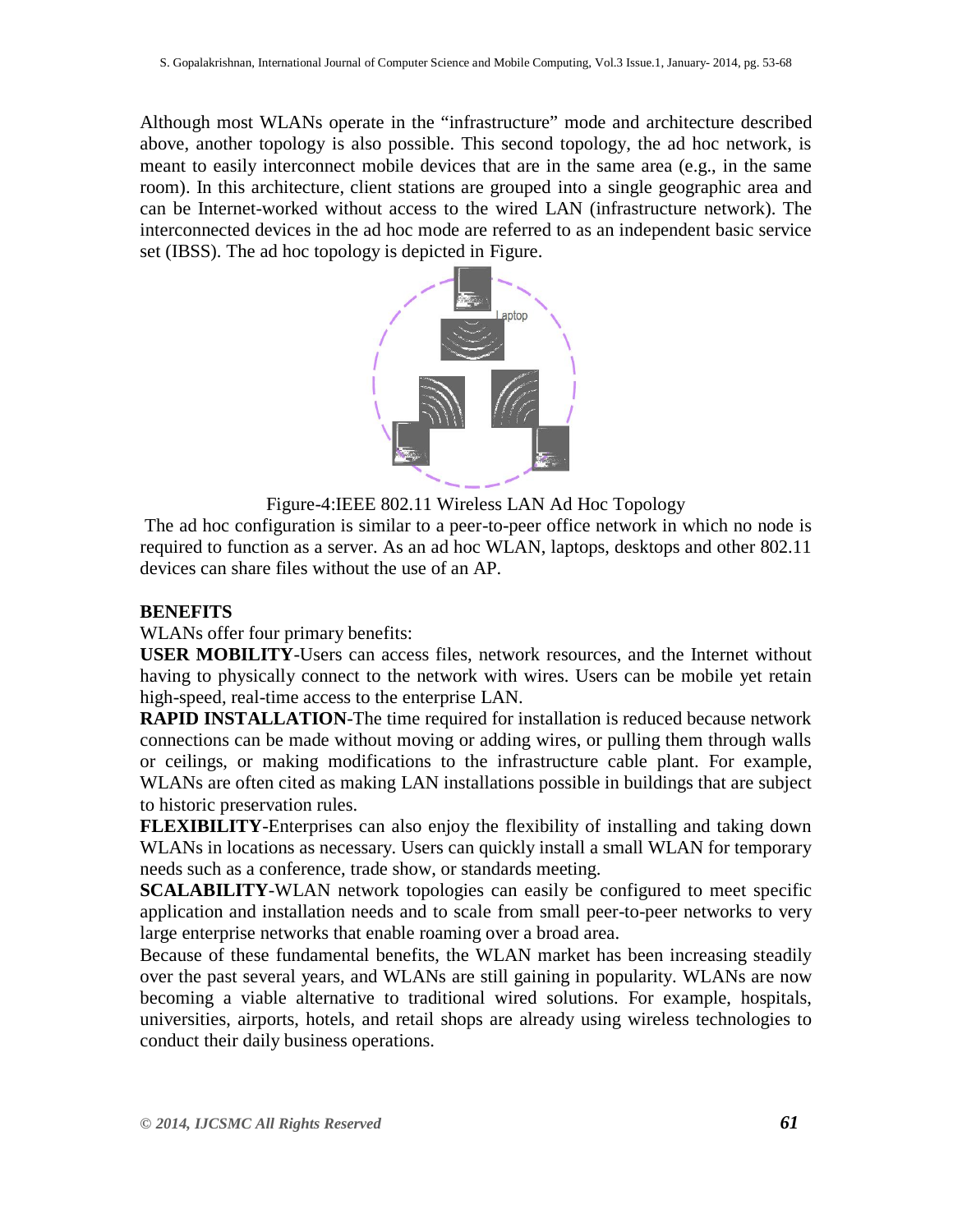#### **SECURITY OF 802.11 WIRELESS LANS**

 This section discusses the built-in security features of 802.11. It provides an overview of the inherent security features to better illustrate its limitations and provide a motivation for some of the recommendations for enhanced security. The IEEE 802.11 specification identified several services to provide a secure operating environment. The security services are provided largely by the Wired Equivalent Privacy (WEP) protocol to protect link-level data during wireless transmission between clients and access points. WEP does not provide end-to-end security, but only for the wireless portion of the connection as shown in Figure.



Figure 5: Wireless Security of 802.11 in Typical Network

## **SECURITY FEATURES OF 802.11 WIRELESS LANS PER THE STANDARD**

The three basic security services defined by IEEE for the WLAN environment are as follows:

**AUTHENTICATION**-A primary goal of WEP was to provide a security service to verify the identity of communicating client stations. This provides access control to the network by denying access to client stations that cannot authenticate properly.

**CONFIDENTIALITY-**Confidentiality, or privacy, was a second goal of WEP. It was developed to provide "privacy achieved by a wired network." The intent was to prevent information compromise from casual eavesdropping (passive attack).

**INTEGRITY**-Another goal of WEP was a security service developed to ensure that messages are not modified in transit between the wireless clients and the access point in an active attack. It is important to note that the standard did not address other security services such as audit, authorization, and non repudiation. The security services offered by 802.11 are described in greater detail below.

#### **AUTHENTICATION**

The IEEE 802.11 specification defines two means to "validate" wireless users attempting to gain access to a wired network: open-system authentication and shared-key authentication. One means, shared-key authentication, is based on cryptography, and the other is not. The open-system authentication technique is not truly authentication; the access point accepts the mobile station without verifying the identity of the station. It should be noted also that the authentication is only one-way: only the mobile station is authenticated. The mobile station must trust that it is communicating to a real AP.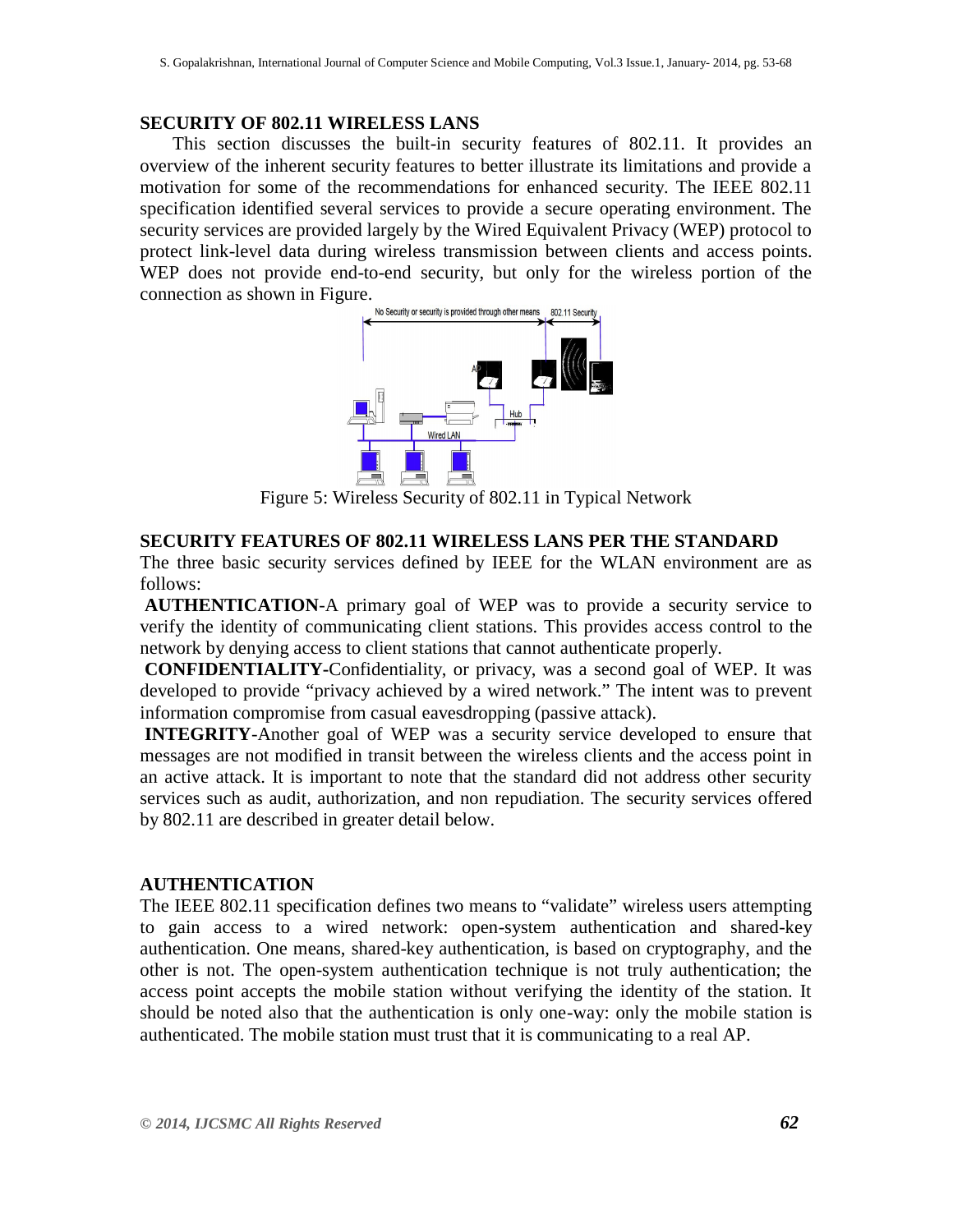

#### **TAXONOMY OF 802.11 AUTHENTICATION TECHNIQUES**

With Open System authentication, a client is authenticated if it simply responds with a MAC address during the two-message exchange with an access point. During the exchange, the client is not truly validated but simply responds with the correct fields in the message exchange. Obviously, with out cryptographic validatedation, open-system authentication is highly vulnerable to attack and practically invites unauthorized access. Open-system authentication is the only required form of authentication by the 802.11 specification.[3]

Shared key authentication is a cryptographic technique for authentication. It is a simple "challenge response" scheme based on whether a client has knowledge of a shared secret. In this scheme, as depicted conceptually in Figure, a random challenge is generated by the access point and sent to the wireless client. The client, using a cryptographic key that is shared with the AP, encrypts the challenge (or "nonce," as it is called in security vernacular) and returns the result to the AP. The AP decrypts the result computed by the client and allows access only if the decrypted value is the same as the random challenge transmitted. The algorithm used in the cryptographic computation and for the generation of the 128-bit challenge text is the RC4 stream cipher developed by Ron Rivest of MIT. It should be noted that the authentication method just described is a rudimentary cryptographic technique, and it does not provide mutual authentication. That is, the client does not authenticate the AP, and therefore there is no assurance that a client is communicating with a legitimate AP and wireless network. It is also worth noting that simple unilateral challenge-response schemes have long been known to be weak. They suffer from numerous attacks including the infamous "man-in-the-middle" attack. Lastly, the IEEE 802.11 specification does not require shared-key authentication.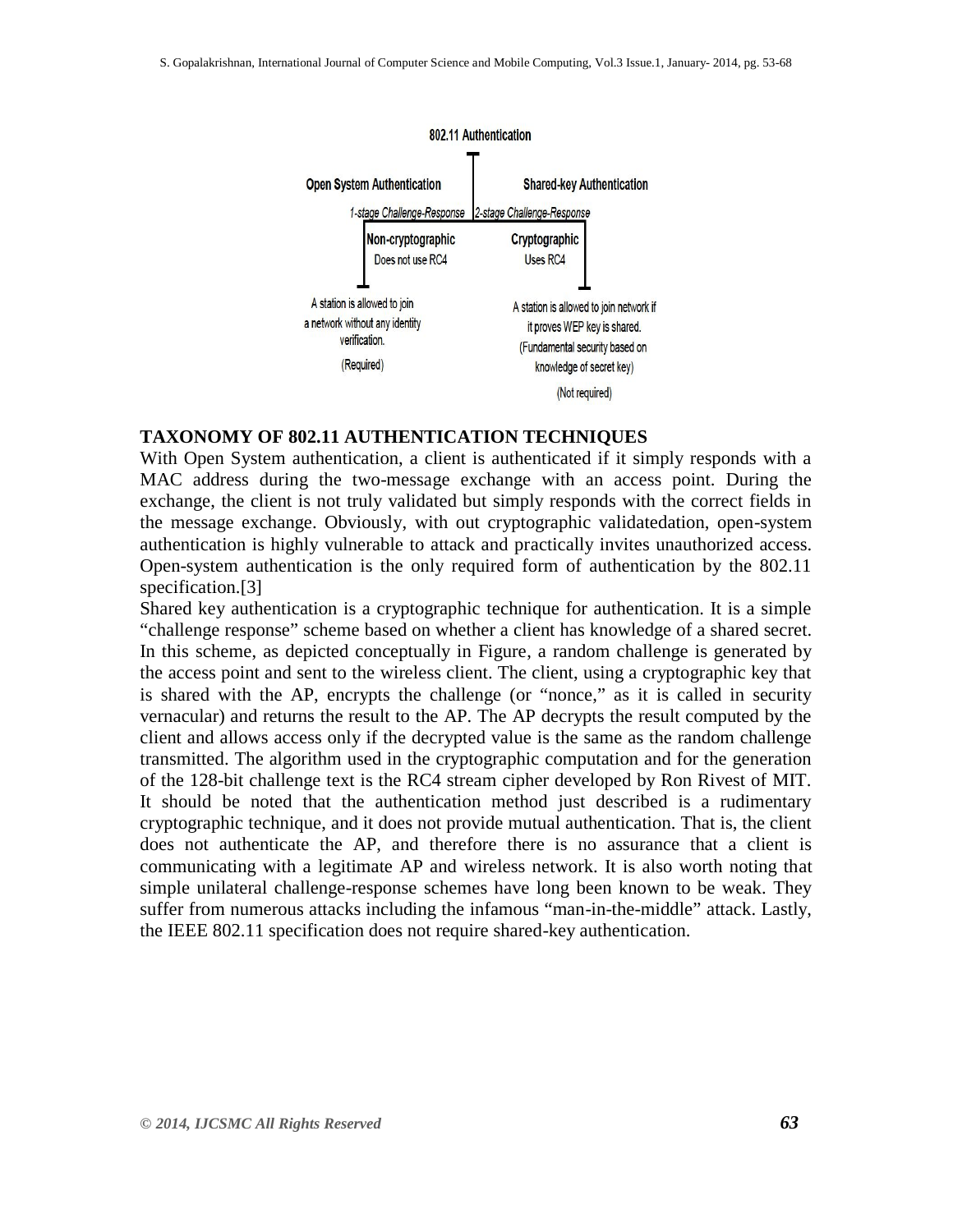

Figure-6:Shared-Key Authentication Message Flow.

## **PRIVACY**

The 802.11 standard supports privacy (confidentiality) through the use of cryptographic techniques for the wireless interface. The WEP cryptographic technique for confidentiality also uses the RC4 symmetric key, stream cipher algorithm to generate a pseudo-random data sequence. This "key stream" is simply added modulo 2 (exclusive-OR-ed) to the data to be transmitted. Through the WEP technique, data can be protected from disclosure during transmission over the wireless link. WEP is applied to all data above the 802.11 WLAN layers to protect traffic such as Transmission Control Protocol/Internet Protocol (TCP/IP), Internet Packet Exchange (IPX), and Hyper Text Transfer Protocol (HTTP).The WEP privacy is illustrated conceptually in Figure7.



Figure-7:WEP Privacy Using RC4 Algorithm

# **INTEGRITY**

The IEEE 802.11 specification also outlines a means to provide data integrity for messages transmitted between wireless clients and access points. This security service was designed to reject any messages that had been changed by an active adversary "in the middle." This technique uses a simple encrypted Cyclic Redundancy Check (CRC) approach. As depicted in the diagram above, a CRC-32, or frame check sequence, is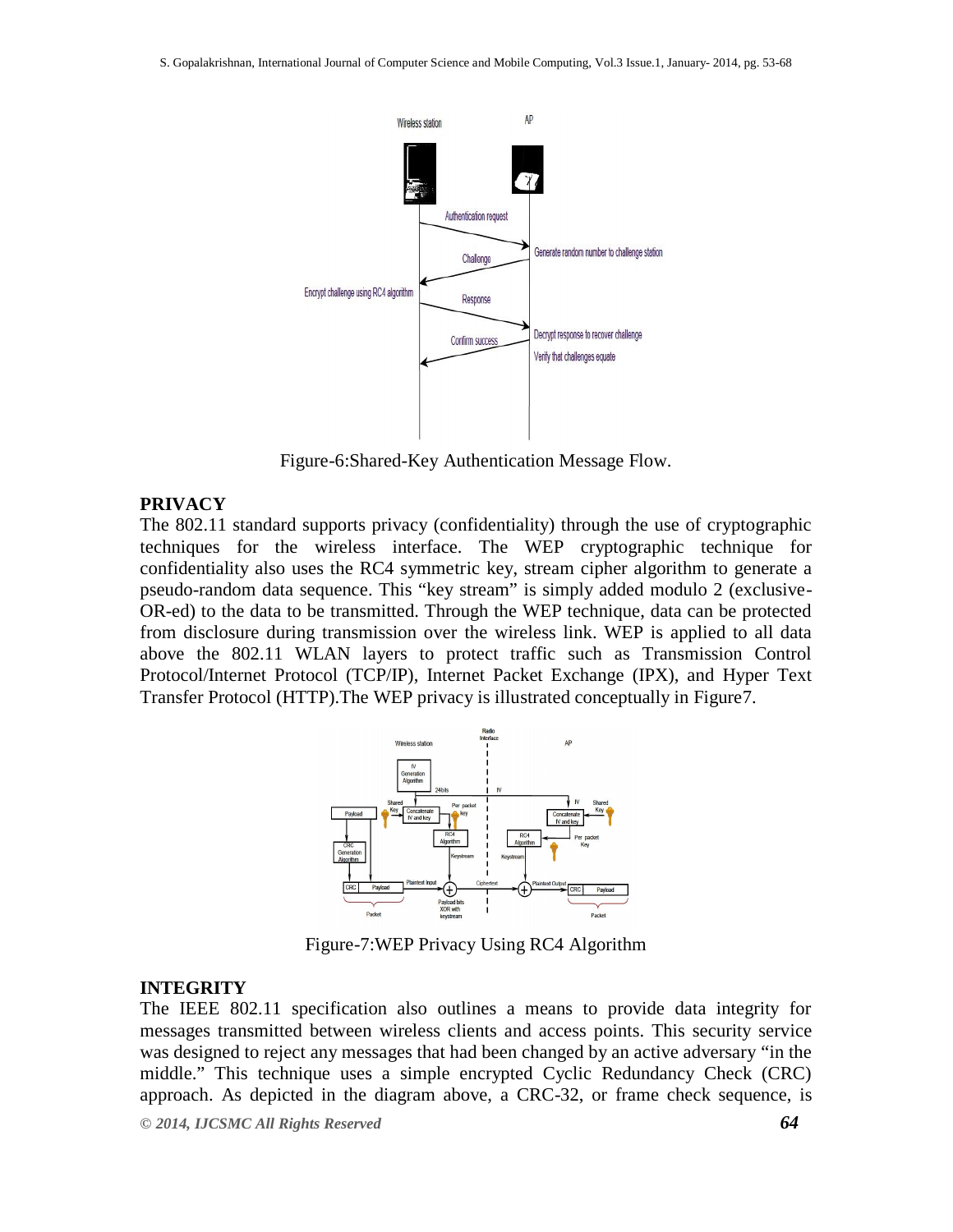computed on each payload prior to transmission. The integrity-sealed packet is then encrypted using the RC4 key stream to provide the cipher-text message. On the receiving end, decryption is performed and the CRC is recomputed on the message that is received. The CRC computed at the receiving end is compared with the one computed with the original message. If the CRCs do not equal, that is, "received in error," this would indicate an integrity violation (an active message spoofer), and the packet would be discarded. As with the privacy service, unfortunately, the 802.11 integrity is vulnerable to certain attacks regardless of key size. In summary, the fundamental flaw in the WEP integrity scheme is that the simple CRC is not a "cryptographically secure" mechanism such as a hash or message authentication code.

## **SECURITY REQUIREMENTS AND THREATS**

The 802.11 WLAN or WiFi industry is burgeoning and currently has significant momentum. [4], All indications suggest that in the coming years numerous organizations will deploy 802.11 WLAN technology.. There have been numerous published reports and papers describing attacks on 802.11 wireless networks that expose organizations to security risks. This subsection will briefly cover the risks to security i.e., attacks on confidentiality, integrity, and network availability.

Figure-8 provides a general taxonomy of security attacks to help organizations and users understand some of the attacks against WLANs.



Figure-8: A General Taxonomy Of Security Attacks

**PASSIVE ATTACK** - An attack in which an unauthorized party gains access to an asset and does not modify its content.

**EAVESDROPPING -** The attacker monitors transmissions for message content. An example of this attack is a person listening into the transmissions on a LAN between two workstations or tuning into transmissions between a wireless handset and a base station.

**TRAFFIC ANALYSIS -** The attacker, in a more subtle way, gains intelligence by monitoring the transmissions for patterns of communication. A considerable amount of information is contained in the flow of messages between communicating parties.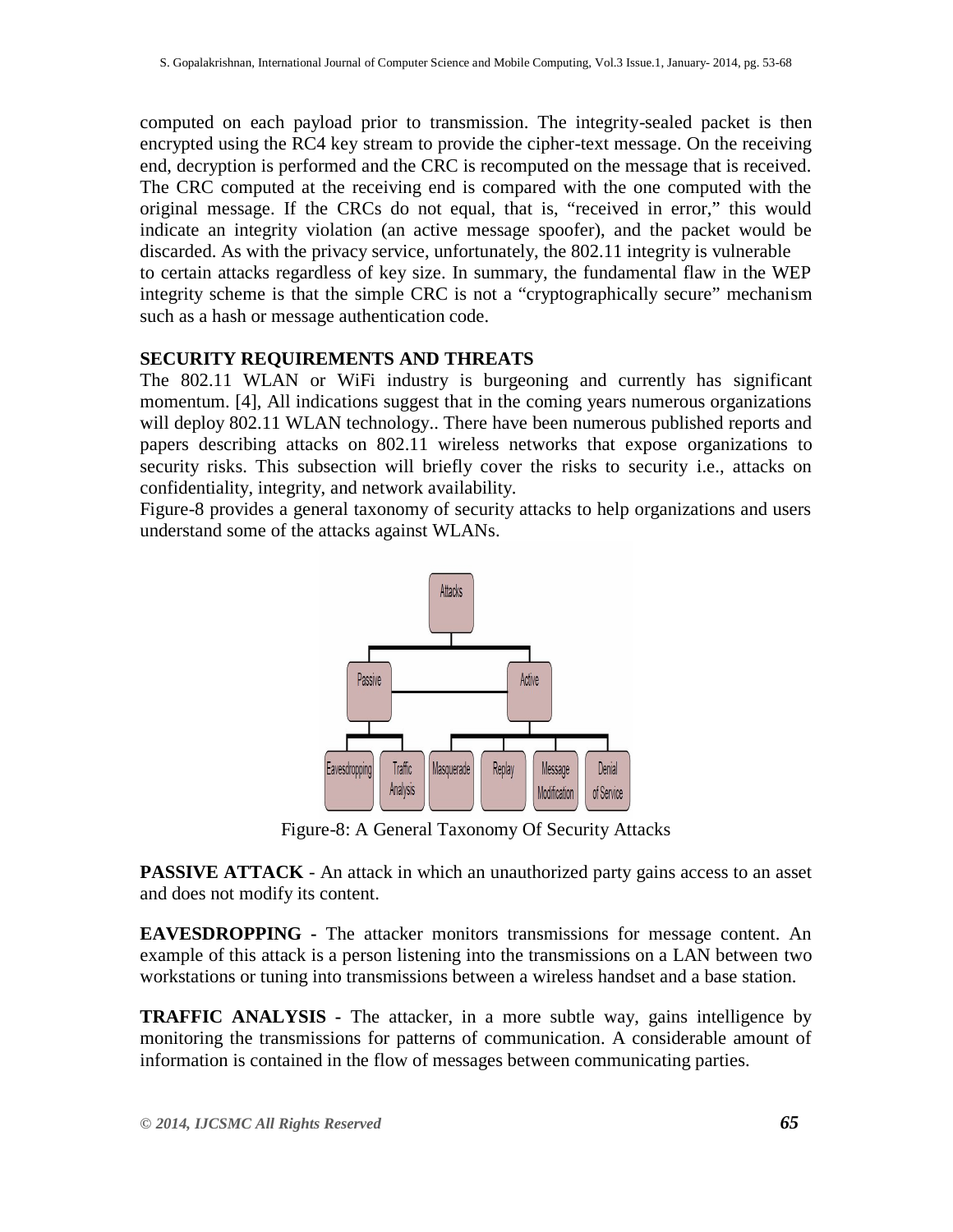**ACTIVE ATTACK** - An attack whereby an unauthorized party makes modifications to a message, data stream, or file. It is possible for these attacks to be detected but they may not always be preventable. Active attacks may take the form of one of four types (or combination thereof) listed below.

**MASQUERADING -** The attacker impersonates an authorized user and thereby gains certain unauthorised privileges.

**REPLAY -** The attacker monitors transmissions (passive attack) and retransmits messages as the legitimate user.

**MESSAGE MODIFICATION -** The attacker alters a legitimate message by deleting, adding to, changing, or reordering it.

**DENIAL OF SERVICE -** The attacker prevents or prohibits the normal use or management of communication facilities.

# **LOSS OF CONFIDENTIALITY**

Confidentiality is the property with which information is not made available or disclosed to unauthorized individuals, entities, or processes. This is, in general, a fundamental security requirement for most organizations. [5],Due to the broadcast and radio nature of wireless technology, confidentiality is a more difficult security requirement to meet in a wireless network. WLANs risk loss of confidentiality following an active attack as well. Sniffing software as described above can obtain user names and passwords (as well as any other data traversing the network) as they are sent over a wireless connection. An adversary may be able to masquerade as a legitimate user and gain access to the wired network from an AP. Once "on the network," the intruder can scan the network using purchased or publicly and readily available tools. The malicious eavesdropper then uses the user name, password, and IP address information to gain access to network resources and sensitive corporate data.

#### **LOSS OF INTEGRITY**

Data integrity issues in wireless networks are similar to those in wired networks. Because organizations frequently implement wireless and wired communications without adequate cryptographic protection of data, integrity can be difficult to achieve. A hacker, for example, can compromise data integrity by deleting or modifying the data in an e-mail from an account on the wireless system. This can be detrimental to an organization if important e-mail is widely distributed among e-mail recipients. Because the existing security features of the 802.11 standard do not provide for strong message integrity, other kinds of active attacks that compromise system integrity are possible. As discussed before, the WEP based integrity mechanism is simply a linear CRC. Message modification attacks are possible when cryptographic checking mechanisms such as message authentication codes and hashes are not used.[6]

#### **LOSS OF NETWORK AVAILABILITY**

*© 2014, IJCSMC All Rights Reserved 66* A denial of network availability involves some form of DoS attack, such as jamming. Jamming occurs when a malicious user deliberately emanates a signal from a wireless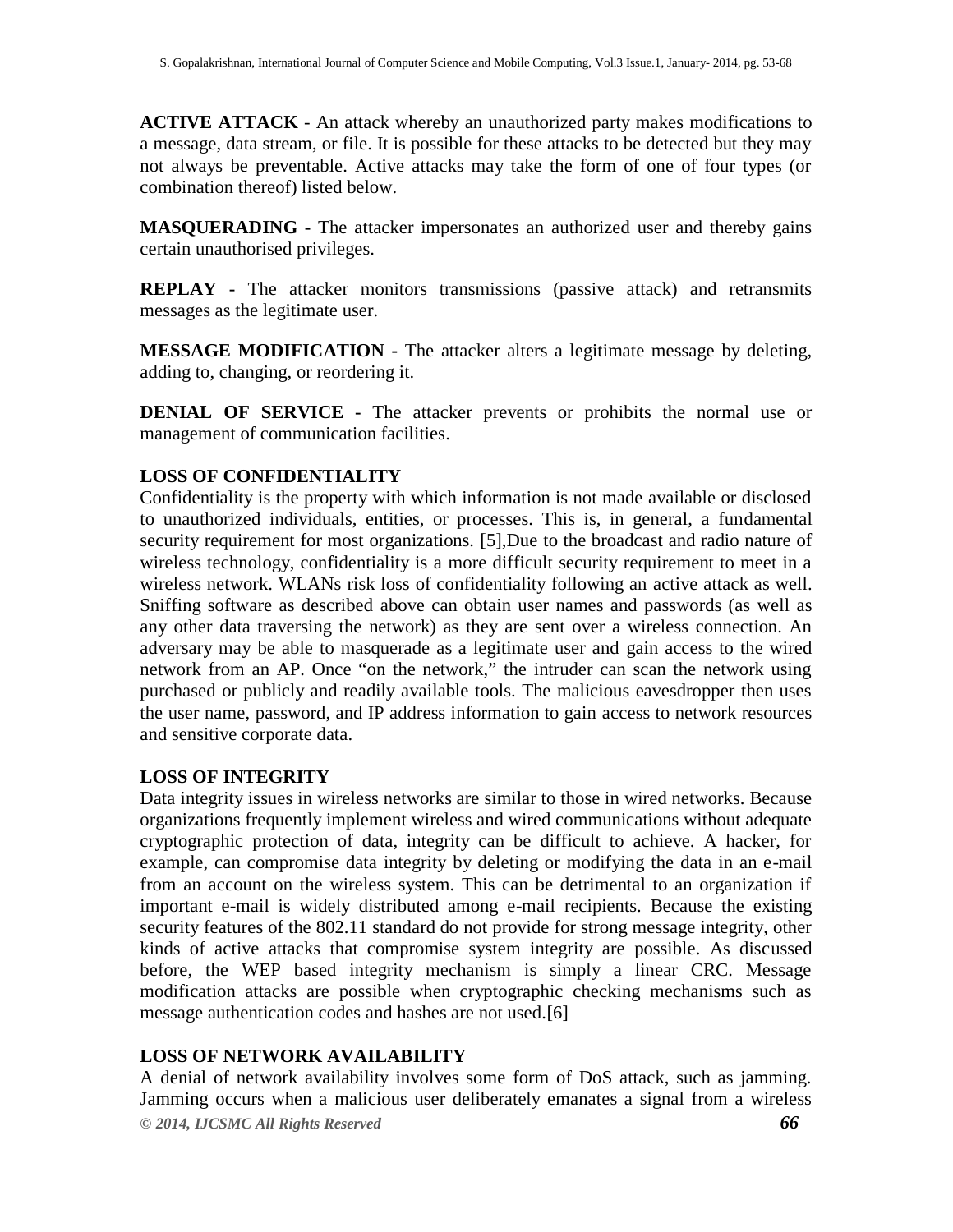device in order to overwhelm legitimate wireless signals. Jamming may also be inadvertently caused by cordless phone or microwave oven emissions. Jamming results in a breakdown in communications because legitimate wireless signals are unable to communicate on the network. Nonmalicious users can also cause a DoS. As a result, agency security policies should limit the types and amounts of data that users are able to download on wireless networks.

#### **COUNTERMEASURES**

Organizations can mitigate risks to WLANs by applying countermeasures to address specific threats and vulnerabilities. Countermeasures at the management, operational and technical levels can be effective in reducing the risks commonly associated with WLANs.

## **MANAGEMENT COUNTERMEASURES:**

 In light of the security issues, any deployment of wireless technology on an agency's computing network must be subject to usual risk management processes and underpinned by a sound business case as to why this technology should be used [7].The cornerstone of an effective WLAN security strategy involves documenting, deploying and enforcing WLAN security policies and practices. Organizations should ensure that all critical personnel are properly trained on the use of wireless technology. Network administrators need to be fully aware of the security risks that WLANs and wireless devices pose. They must work to ensure security policy compliance and to know what steps to take in the event of an attack. Finally, the most important countermeasure is trained and aware users.

# **OPERATIONAL COUNTERMEASURES:**

Physical security is a fundamental step for ensuring that only authorized users have access to wireless equipment. Physical security combines such measures as access controls, personnel identification, and external boundary protection. As with facilities housing wired networks, facilities providing wireless network connectivity need physical access controls. It is important to consider the range of each AP that will be deployed as part of a WLAN environment. [8] Design for security: when placing wireless APs for strategic coverage, consider signal bleed into uncontrolled areas where transmissions may be intercepted. If the range extends beyond the physical boundaries of the building's walls, the extension creates security vulnerability.

# **TECHNICAL COUNTERMEASURES:**

Technical countermeasures involve the use of hardware and software solutions to help secure the wireless environment. Software countermeasures include proper Access Point configurations (i.e. the operational and security settings on an AP), software patches and upgrades, authentication, intrusion detection systems, personal firewalls for wireless devices, and encryption.[9] Hardware solutions include smart cards, virtual private networks (VPNs), public key infrastructure (PKI), a separate switching infrastructure for the wireless network (separating it from a wired network), and biometrics. It should be noted that hardware solutions, which generally have software components, are listed simply as hardware solutions.[10].